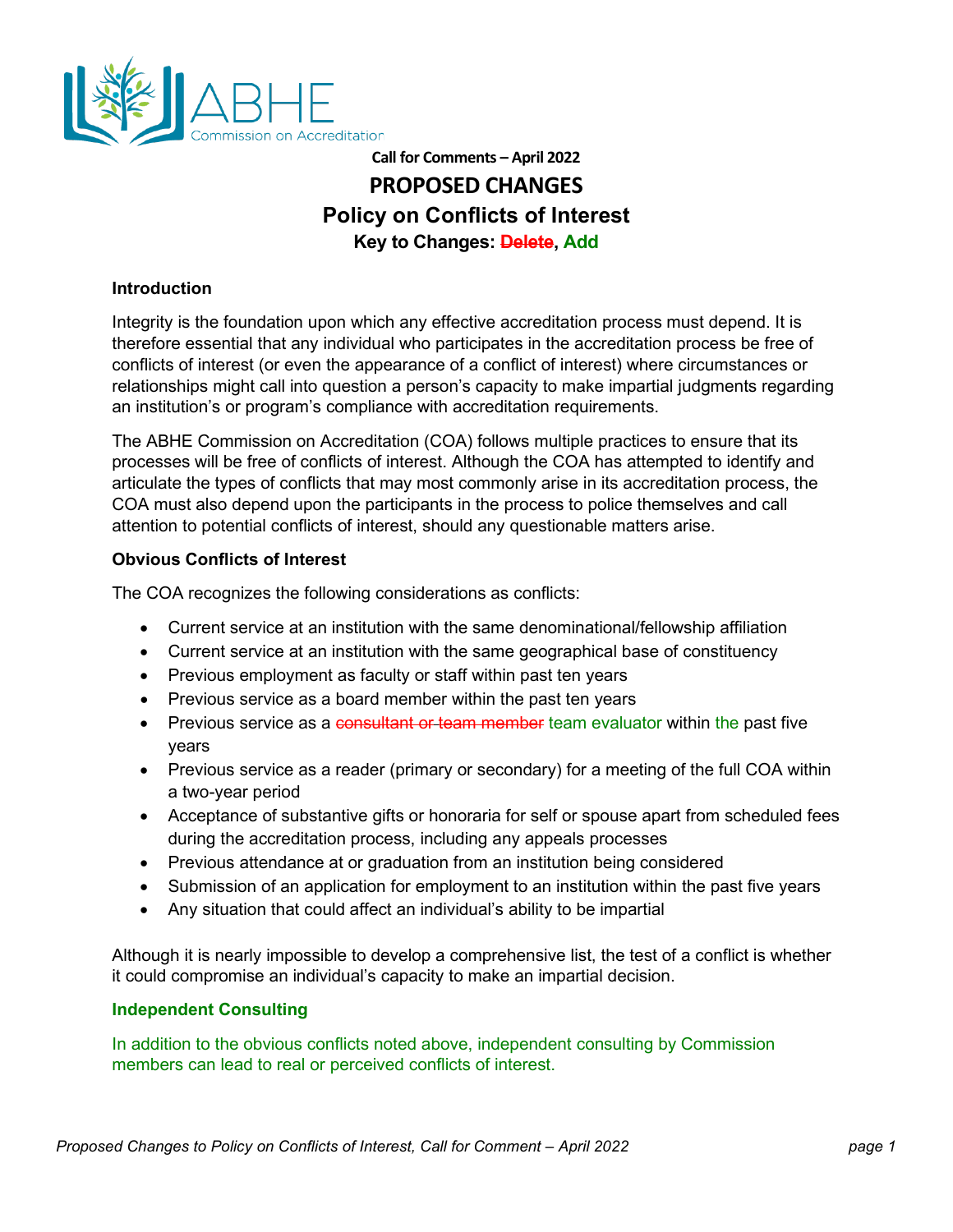An independent consultant is defined as a non-employee, holding an established reputation in the field of higher education, who offers paid, irregular, ad hoc services to an institution and has no direct or indirect substantial interest in the institution with which he or she is contracted. This is not an issue of how the individual is paid (e.g., contract or part-time staff). If the individual is brought on for the purpose of helping the institution achieve accreditation, then they are functionally an independent contractor. For potential conflicts related to other contracted employment relationships, such as adjunct teaching, see the Obvious Conflicts of Interest section above.

To avoid actual or perceived conflicts of interest in the accreditation process, all persons subject to the Conflicts of Interest Policy must also adhere to the following:

- May not serve as a team evaluator for any institution for which the individual served as an independent consultant in the previous five years
- May not serve as a Commission reader for any institution for which the individual served as an independent consultant in the previous five years
- May not serve as an independent consultant to ABHE institutions while serving on the ABHE Commission on Accreditation.

All persons subject to the Conflicts of Interest Policy will disclose to the ABHE Commission on Accreditation on an annual basis all consulting activities related to member institutions or related to accreditation and will agree to inform any institution or other entity with which the individual is developing a consulting relationship that he or she is acting in a personal capacity and is not representing the ABHE Commission on Accreditation.

### **Persons Subject to the Conflicts of Interest Policy**

The COA recognizes that that following types of persons serving ABHE's processes may encounter potential conflicts of interest:

- COA members, especially those assigned as readers
- ABHE evaluation team members
- ABHE board members
- ABHE staff members
- ABHE-assigned adjunct Commission Staff Representatives (CSRs)
- ABHE appeals panel members
- Persons having an interest in any litigation that may involve the COA, the Association, or an institution involved in ABHE's accreditation process

Although the COA staff will do its best to make team and reader assignments that are free of conflicts of interest, COA members will sign a form affirming that they are unaware of any conflicts that will affect their ability to make an impartial decision regarding the status of the institutions they are assigned to review. Commissioners will further agree to recuse themselves from consideration of any institution where they are aware of a potential conflict of interest. Recusal means that the Commissioner will declare a recusal before discussion begins, leave the table, and avoid participating in any discussion related to the institution or the decision that the COA makes relative to the institution under consideration.